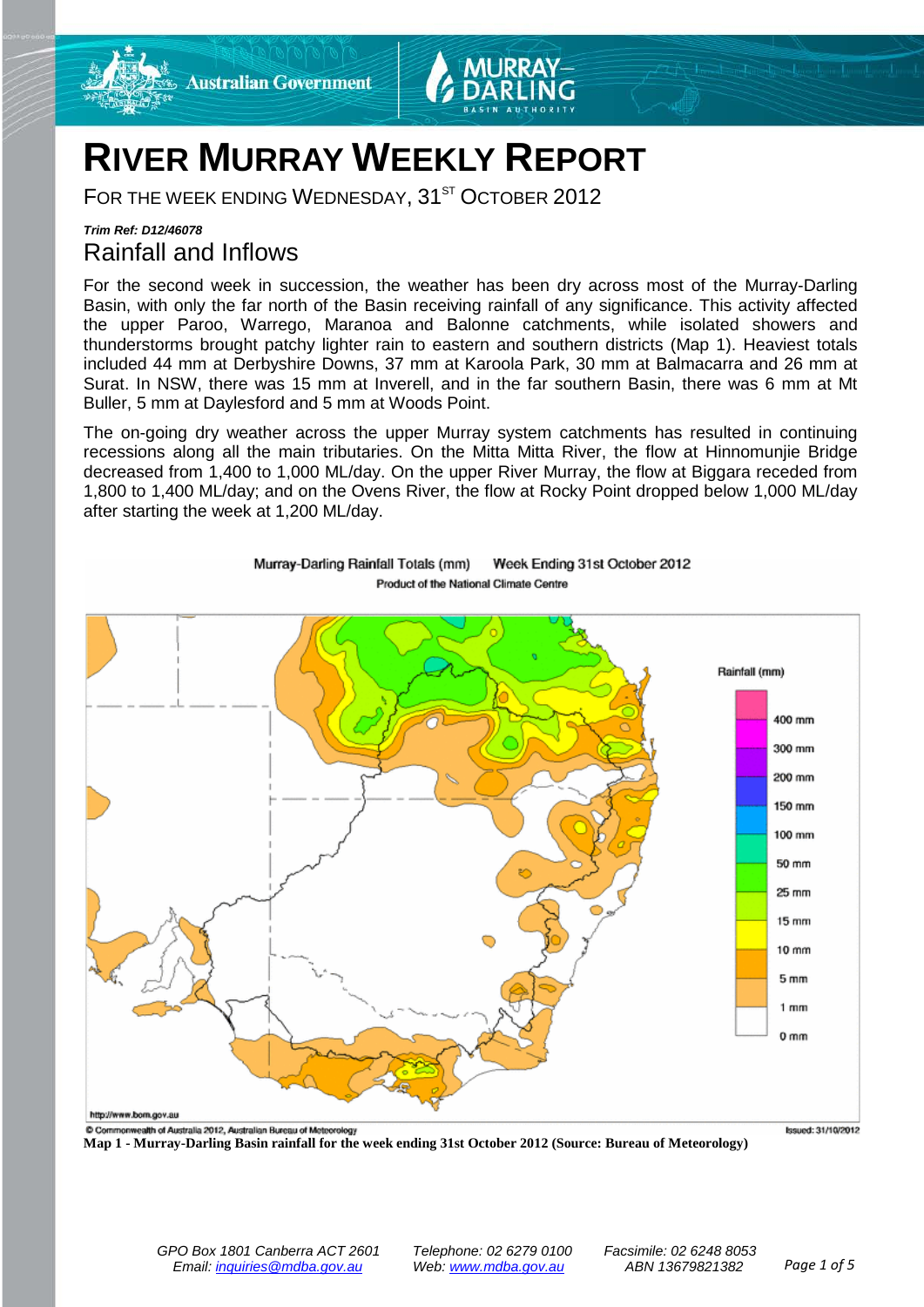

## River Operations

MDBA active storage decreased by 117 GL this week and is currently 8,603 GL, or 100% capacity. Information on upper State shares within each storage can be found on the MDBA water accounting page at [http://www.mdba.gov.au/water/water-accounting.](http://www.mdba.gov.au/water/water-accounting)

At Dartmouth Reservoir, the storage volume increased by just 6 GL to 3,817 GL (99% capacity) as operations to pass inflows and maintain the storage level below the top of the spillway commenced. The release, measured at Colemans, has been increased to 3,000 M/day and will be decreased slowly over the coming week in order to produce a flow pulse along the lower Mitta Mitta River. The flow downstream at Tallandoon has increased to 3,500 ML/day.

At Hume Reservoir, the storage volume decreased by 78 GL to 2,878 GL (96% capacity). The release peaked at around 19,000 ML/day mid-week and has now been decreased to 16,000 ML/day and may be decreased further in the coming days to match irrigation demands.

At Yarrawonga Weir, the current release is just over 10,000 ML/day. Total diversions through Mulwala Canal and Yarrawonga Main Channel have eased during the last few days and are currently at around 9,600 ML/day. Lower than expected demands in the last few days have resulted in extra water being stored in Lake Mulwala to prevent the downstream flow from exceeding channel capacity. The current level in Lake Mulwala is 124.88 m AHD (2 cm below FSL) and the level could rise very slightly above FSL in the next day or two.

On the Edward River system, combined inflow though the Edward and Gulpa offtakes has receded very slowly and is currently just below 2,000 ML/day. At Stevens Weir, the flow eased to a low of 1,200 ML/day mid week, but has since increased to 1,900 ML/day. The current pool level is 5.07 m on the local gauge, which is 13 cm below FSL.

On the Goulburn River, flows have receded this week, with the current flow at McCoys now just under 1,000 ML/day. At Torrumbarry Weir, the flow on the River Murray has receded from 11,800 to 6,200 ML/day, with about 2,200 ML/day being diverted through National Channel. Flows between 5,000 and 6,000 ML/day are expected downstream of Torrumbarry Weir during the coming week.

On the lower Murrumbidgee River, the flow at Balranald has receded slightly and is currently 5,100 ML/day. At Euston Weir the flow along the Murray remains above 20,000 ML/day, however a more rapid recession is expected for the coming week. The flow will likely drop below 15,000 ML/day in around seven day's time, with a similar pattern of recession expected downstream at Mildura.

Total storage at Menindee Lakes decreased by 48 GL this week to 1,914 GL (111% capacity). The release to the lower Darling River (measured at Weir 32) has averaged 4,600 ML/day this week, but will be decreased over the coming days and is expected to be close to 2,500 ML/day by week's end. Downstream on the lower Darling River, the flow at Burtundy has increased from 800 to 3,000 ML/day as higher releases arrive from Menindee Lakes and will continue increasing in the days ahead.

At Wentworth Weir, the flow has started increasing again due to higher inflows from the Darling River. The current flow is 20,300 ML/day and may increase above 22,000 ML/day during the coming week. At Lake Victoria the volume increased this week from 666 to 668 GL (99% capacity). The flow to South Australia is currently 19,300 ML/day and may rise above 21,000 ML/day later this week.

The flow over Lock 1 has decreased to 20,800 ML/day and at the Lower Lakes, the 5 day average level for Lake Alexandrina is 0.75 m AHD.

### **For media inquiries contact the Media Officer on 02 6279 0141**

DAVID DREVERMAN Executive Director, River Management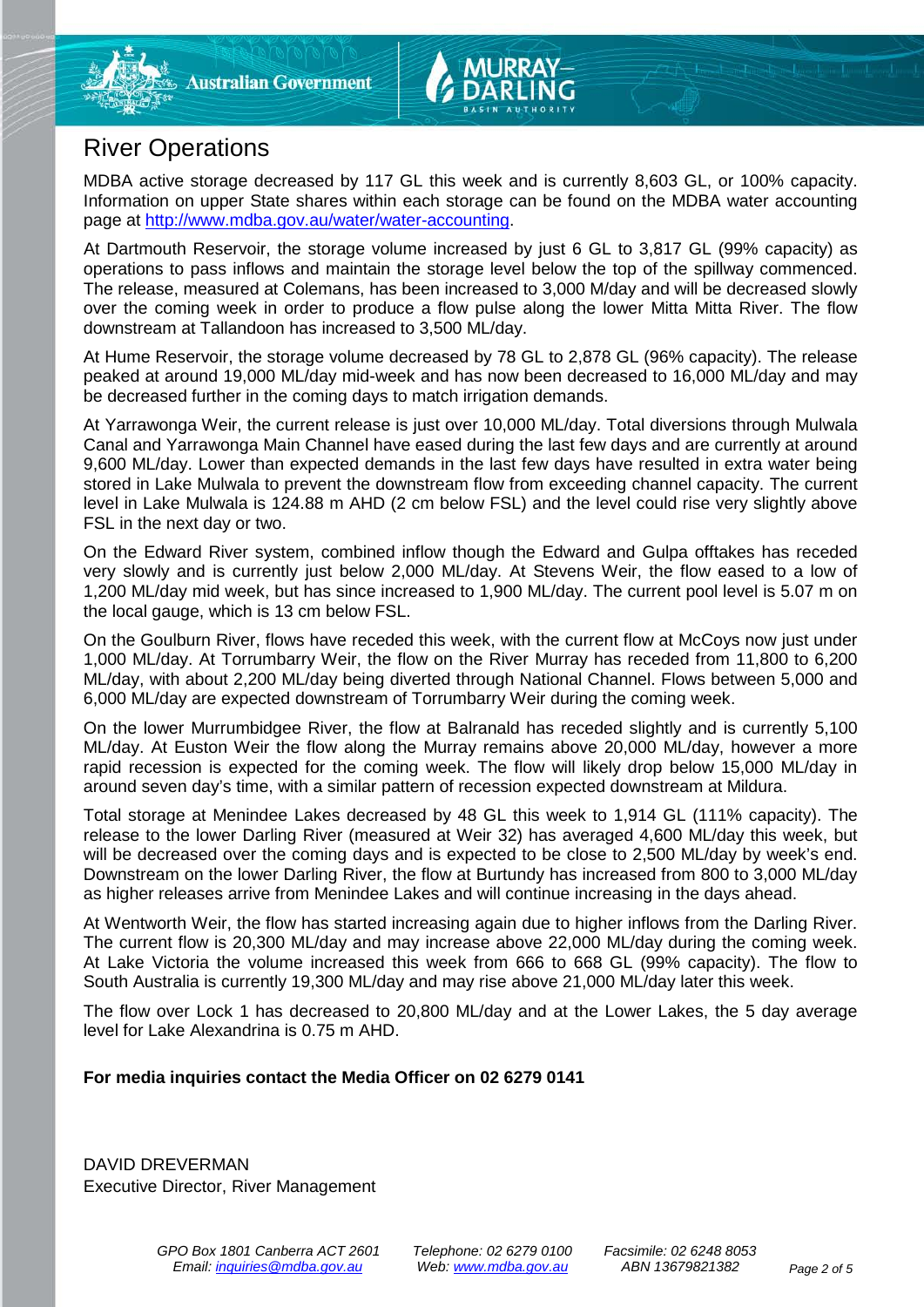



### Water in Storage Week ending Week and Week ending Wednesday 31 Oct 2012

| <b>MDBA Storages</b>             | Full<br>Supply<br>Level | Full Supply<br>Volume | Current<br>Storage<br>Level | Current | Storage | Dead<br>Storage | Active<br>Storage | Change in<br>Total<br>Storage<br>for the<br>Week |
|----------------------------------|-------------------------|-----------------------|-----------------------------|---------|---------|-----------------|-------------------|--------------------------------------------------|
|                                  | $(m$ AHD)               | (GL)                  | $(m$ AHD)                   | (GL)    | %       | (GL)            | (GL)              | (GL)                                             |
| Dartmouth Reservoir              | 486.00                  | 3856                  | 485.41                      | 3817    | 99%     | 71              | 3746              | $+6$                                             |
| Hume Reservoir                   | 192.00                  | 3 0 0 5               | 191.36                      | 2878    | 96%     | 23              | 2855              | -78                                              |
| Lake Victoria                    | 27.00                   | 677                   | 26.93                       | 668     | 99%     | 100             | 568               | $+2$                                             |
| Menindee Lakes                   |                         | 1 7 3 1 *             |                             | 1914    | 111%    | (480#)          | 1434              | -48                                              |
| <b>Total</b>                     |                         | 9 2 6 9               |                             | 9 277   | 100%    | $ -$            | 8603              | $-117$                                           |
| <b>Total Active MDBA Storage</b> |                         |                       |                             |         |         |                 | 100% ^            |                                                  |

#### **Major State Storages**

| <b>Burrinjuck Reservoir</b> | 026     | 923                    | 90% |     | 920                 | -46 |
|-----------------------------|---------|------------------------|-----|-----|---------------------|-----|
| <b>Blowering Reservoir</b>  | 631     | 489                    | 91% | 24  | 465                 | +4  |
| Eildon Reservoir            | 3 3 3 4 | <b>0 אפי</b><br>∠ اد د | 99% | 100 | 2.212<br><u>_ 1</u> | -7  |

\* Menindee surcharge capacity – 2050 GL \*\* All Data is rounded to nearest GL \*\*

# NSW takes control of Menindee Lakes when storage falls below 480 GL, and control reverts to MDBA when storage next reaches 640 GL A % of total active MDBA storage

**Snowy Mountains Scheme Snow** allow Snowy diversions for week ending 30 Oct 2012

| <b>Storage</b>         | Active Storage<br>(GL) | Weekly Change<br>(GL) | Diversion (GL)       | This Week | From 1 May<br>2012 |
|------------------------|------------------------|-----------------------|----------------------|-----------|--------------------|
| Lake Eucumbene - Total | 2 4 2 7                | $+12$                 | Snowy-Murray         | +3        | 474                |
| Snowy-Murray Component | 924                    | $+19$                 | Tooma-Tumut          | $+3$      | 169                |
| <b>Target Storage</b>  | 1400                   |                       | <b>Net Diversion</b> |           | 305                |
|                        |                        |                       | Murray 1 Release     | $+13$     | 698                |

#### **Major Diversions from Murray and Lower Darling (GL) \***

| <b>New South Wales</b>    | This Week | From 1 July<br>2012 | Victoria                        | This Week | From 1<br><b>July 2012</b> |
|---------------------------|-----------|---------------------|---------------------------------|-----------|----------------------------|
| Murray Irrig. Ltd (Net)   | 55.7      | 409                 | Yarrawonga Main Channel (net)   | 12.2      | 81                         |
| Wakool Sys Allowance      | 0.0       |                     | Torrumbarry System + Nyah (net) | 14.6      | 163                        |
| Western Murray Irrigation | 0.8       | 5                   | Sunraysia Pumped Districts      | 3.3       | 23                         |
| Licensed Pumps            | 6.5       | 65                  | Licensed pumps - GMW (Nyah+u/s) | 0.5       | 6                          |
| Lower Darling             | 2.8       | 98                  | Licensed pumps - LMW            | 5         | 54                         |
| <b>TOTAL</b>              | 65.8      | 577                 | TOTAL                           | 35.6      | 327                        |

\* Figures derived from estimates and monthly data. Please note that not all data may have been available at the time of creating this report.

\*\* All data above is rounded to nearest 100 ML for weekly data and nearest GL for cumulative data\*\*

#### **Flow to South Australia (GL)** \* Flow to SA will be greater than entitlement for this month due to Unregulated Flows and Additional Dilution Flow. Entitlement this month 170.0 \* Flow this week 138.6 (19 800 ML/day) Flow so far this month 1,071.9 Flow last month 1,383.7

#### **Salinity (EC) (microSiemens/cm at 25o C)**

|                         | Current | Average over the last week | Average since 1 August 2012 |
|-------------------------|---------|----------------------------|-----------------------------|
|                         |         |                            |                             |
| Swan Hill               | 120     | 110                        | 120                         |
| Euston                  | 120     | 120                        | 120                         |
| <b>Red Cliffs</b>       | 110     | 110                        | 110                         |
| Merbein                 | 130     | 200                        | 140                         |
| Burtundy (Darling)      | 480     | 500                        | 430                         |
| Lock 9                  | 150     | 140                        | 130                         |
| Lake Victoria           | 230     | 230                        | 240                         |
| Berri                   | 210     | 220                        | 200                         |
| Waikerie                | 360     | 450                        | 240                         |
| Morgan                  | 370     | 410                        | 230                         |
| Mannum                  | 280     | 250                        | 200                         |
| Murray Bridge           | 280     | 260                        | 240                         |
| Milang (Lake Alex.)     | 330     | 340                        | 410                         |
| Poltalloch (Lake Alex.) | 220     | 220                        | 260                         |
| Meningie (Lake Alb.)    | 3500    | 3 4 8 0                    | 3 4 3 0                     |
| Goolwa Barrages         | 410     | 470                        | 2 3 0 0                     |
|                         |         |                            |                             |

*GPO Box 1801 Canberra ACT 2601 Telephone: 02 6279 0100 Facsimile: 02 6248 8053 Email: [inquiries@mdba.gov.au](mailto:inquiries@mdba.gov.au) Web: [www.mdba.gov.au](http://www.mdba.gov.au/) ABN 13679821382 Page 3 of 5*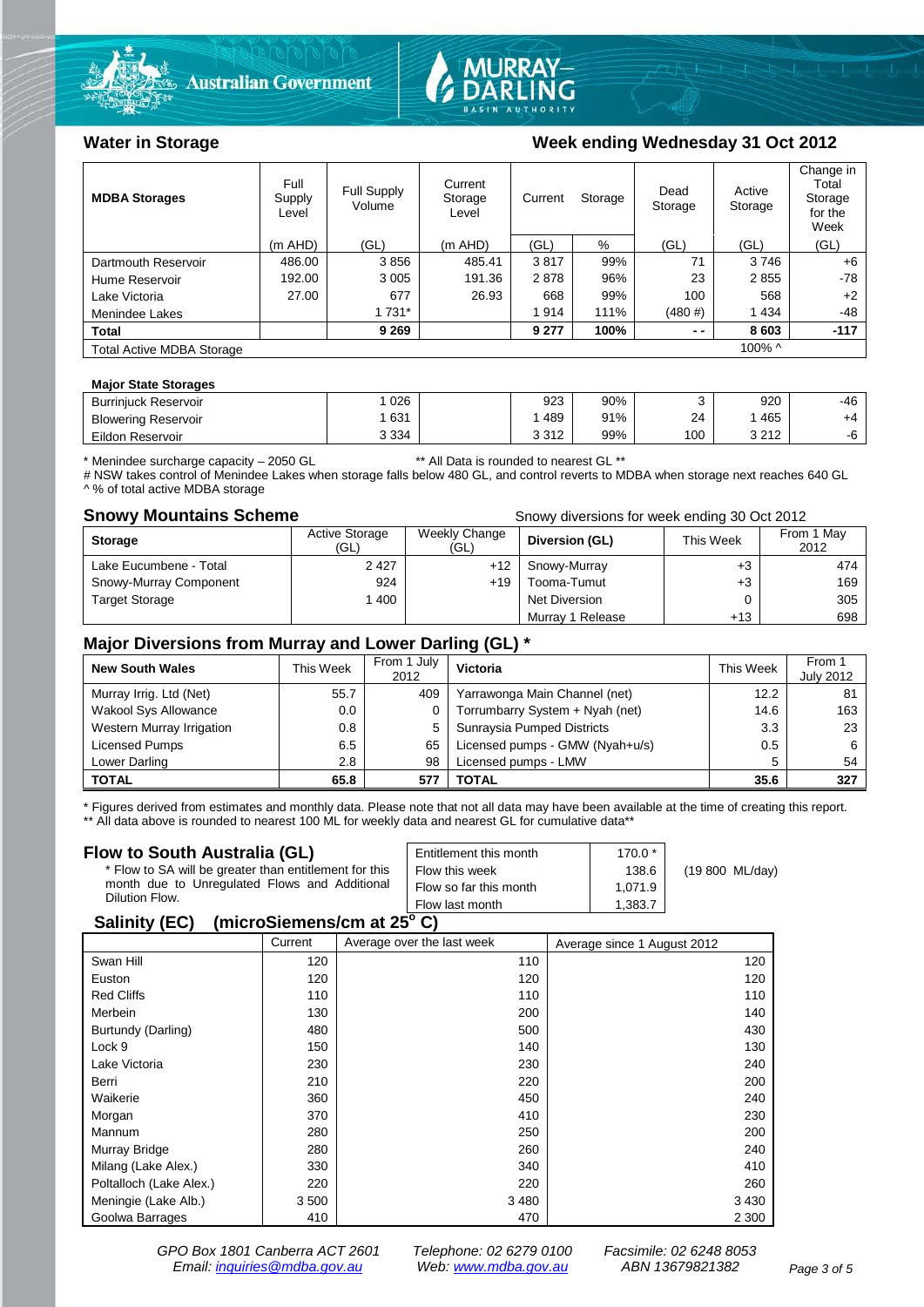

# MURRAY-<br>DARLING

#### River Levels and Flows **Week ending Wednesday 31 Oct 2012**

|                                  | Minor Flood<br>Stage | Gauge     | Height    | Flow     | Trend | Average Flow<br>this Week | Average<br>Flow last<br>Week |
|----------------------------------|----------------------|-----------|-----------|----------|-------|---------------------------|------------------------------|
| <b>River Murray</b>              | (m)                  | local (m) | $(m$ AHD) | (ML/day) |       | (ML/day)                  | (ML/day)                     |
| Khancoban                        |                      |           |           | 4 3 2 0  | F     | 3 400                     | 3 2 1 0                      |
| Jingellic                        | 4.0                  | 1.99      | 208.51    | 7 2 2 0  | R     | 6 400                     | 7800                         |
| Tallandoon (Mitta Mitta River)   | 4.2                  | 2.30      | 219.19    | 3530     | R.    | 1740                      | 980                          |
| Heywoods                         | 5.5                  | 3.16      | 156.79    | 15 970   | F     | 17 690                    | 11 920                       |
| <b>Doctors Point</b>             | 5.5                  | 3.26      | 151.73    | 17820    | F     | 19890                     | 15 340                       |
| Albury                           | 4.3                  | 2.29      | 149.73    |          |       |                           |                              |
| Corowa                           | 3.8                  | 3.91      | 129.93    | 20 610   | S     | 18 980                    | 14 120                       |
| Yarrawonga Weir (d/s)            | 6.4                  | 1.66      | 116.70    | 10 100   | R     | 9 3 4 0                   | 8 2 7 0                      |
| Tocumwal                         | 6.4                  | 2.31      | 106.15    | 9810     | R     | 9 3 6 0                   | 9 2 6 0                      |
| Torrumbarry Weir (d/s)           | 7.3                  | 2.17      | 80.72     | 6 2 4 0  | F     | 8 3 7 0                   | 11 310                       |
| Swan Hill                        | 4.5                  | 1.70      | 64.62     | 8790     | F     | 10 270                    | 11 380                       |
| <b>Wakool Junction</b>           | 8.8                  | 4.54      | 53.66     | 14740    | F     | 15 600                    | 17 690                       |
| Euston Weir (d/s)                | 8.8                  | 3.19      | 45.03     | 20 070   | F     | 20 610                    | 22 460                       |
| Mildura Weir (d/s)               |                      |           |           | 20 210   | F     | 20 640                    | 22 880                       |
| Wentworth Weir (d/s)             | 7.3                  | 3.94      | 28.70     | 20 340   | R     | 19860                     | 22 650                       |
| Rufus Junction                   |                      | 5.06      | 21.99     | 18 210   | R     | 18 610                    | 21 9 20                      |
| Blanchetown (Lock 1 d/s)         | $\blacksquare$       | 1.42      |           | 20 760   | S     | 21 430                    | 38 890                       |
|                                  |                      |           |           |          |       |                           |                              |
| <b>Tributaries</b>               |                      |           |           |          |       |                           |                              |
| Kiewa at Bandiana                | 2.7                  | 1.55      | 154.78    | 1 340    | F     | 1830                      | 2 4 4 0                      |
| Ovens at Wangaratta              | 11.9                 | 8.35      | 146.03    | 1530     | R     | 1650                      | 2 4 3 0                      |
| Goulburn at McCoys Bridge        | 9.0                  | 1.59      | 93.01     | 1 0 4 0  | R     | 1 3 3 0                   | 3540                         |
| Edward at Stevens Weir (d/s)     |                      | 1.95      | 81.72     | 1910     | F     | 1580                      | 2 3 3 0                      |
| Edward at Liewah                 |                      | 2.59      | 57.97     | 2 0 2 0  | F     | 2 0 9 0                   | 2 4 5 0                      |
| <b>Wakool at Stoney Crossing</b> | $\blacksquare$       | 1.88      | 55.37     | 1740     | F     | 1 980                     | 2 7 3 0                      |
| Murrumbidgee at Balranald        | 5.0                  | 4.02      | 59.98     | 5 1 4 0  | F     | 5 5 4 0                   | 4 1 6 0                      |
| Barwon at Mungindi               | $\blacksquare$       | 3.20      |           | 50       | F     | 50                        | 0                            |
| Darling at Bourke                | $\blacksquare$       | 4.14      |           | 540      | S     | 550                       | 610                          |
| Darling at Burtundy Rocks        | $\blacksquare$       |           |           | 3 0 8 0  | R     | 1610                      | 930                          |

Natural Inflow to Hume 8 650 11 690

(i.e. Pre Dartmouth & Snowy Mountains scheme)

**Weirs and Locks** Pool levels above or below Full Supply Level (FSL)

| <b>Murray</b>      | FSL (m AHD) | u/s     | d/s            |                       | FSL (m AHD) | u/s     | d/s     |
|--------------------|-------------|---------|----------------|-----------------------|-------------|---------|---------|
| Yarrawonga         | 124.90      | $-0.02$ | $\sim$         | No. 7 Rufus River     | 22.10       | $+0.18$ | $+2.77$ |
| No. 26 Torrumbarry | 86.05       | $+0.00$ | $\sim$         | No. 6 Murtho          | 19.25       | $-0.02$ | $+1.01$ |
| No. 15 Euston      | 47.60       | $-0.01$ | $\blacksquare$ | No. 5 Renmark         | 16.30       | $-0.01$ | $+0.93$ |
| No. 11 Mildura     | 34.40       | $-0.01$ | $+0.94$        | No. 4 Bookpurnong     | 13.20       | $+0.12$ | $+1.86$ |
| No. 10 Wentworth   | 30.80       | $+0.10$ | $+1.30$        | No. 3 Overland Corner | 9.80        | $+0.02$ | $+1.28$ |
| No. 9 Kulnine      | 27.40       | $+0.08$ | $+0.65$        | No. 2 Waikerie        | 6.10        | $+0.18$ | $+1.25$ |
| No. 8 Wangumma     | 24.60       | $+0.02$ | $+1.07$        | No. 1 Blanchetown     | 3.20        | $+0.09$ | $+0.67$ |

#### **Lower Lakes FSL = 0.75 m AHD**

Lake Alexandrina average level for the past 5 days (m AHD) 0.75

| <b>Barrages</b>       |              | <b>Fishways at Barrages</b> |          |                          |                      |  |  |
|-----------------------|--------------|-----------------------------|----------|--------------------------|----------------------|--|--|
|                       | Openings     | Level (m AHD)               | No. Open | Rock Ramp                | <b>Vertical Slot</b> |  |  |
| Goolwa                | 128 openings | 0.74                        |          | $\overline{\phantom{0}}$ | Open                 |  |  |
| Mundoo                | 26 openings  | 0.54                        |          | -                        |                      |  |  |
| <b>Boundary Creek</b> | 6 openings   | $\overline{\phantom{0}}$    |          | -                        |                      |  |  |
| Ewe Island            | 111 gates    |                             |          |                          |                      |  |  |
| Tauwitchere           | 322 gates    | 0.73                        | 20       | Open                     | Open                 |  |  |

AHD = Level relative to Australian Height Datum, i.e. height above sea level